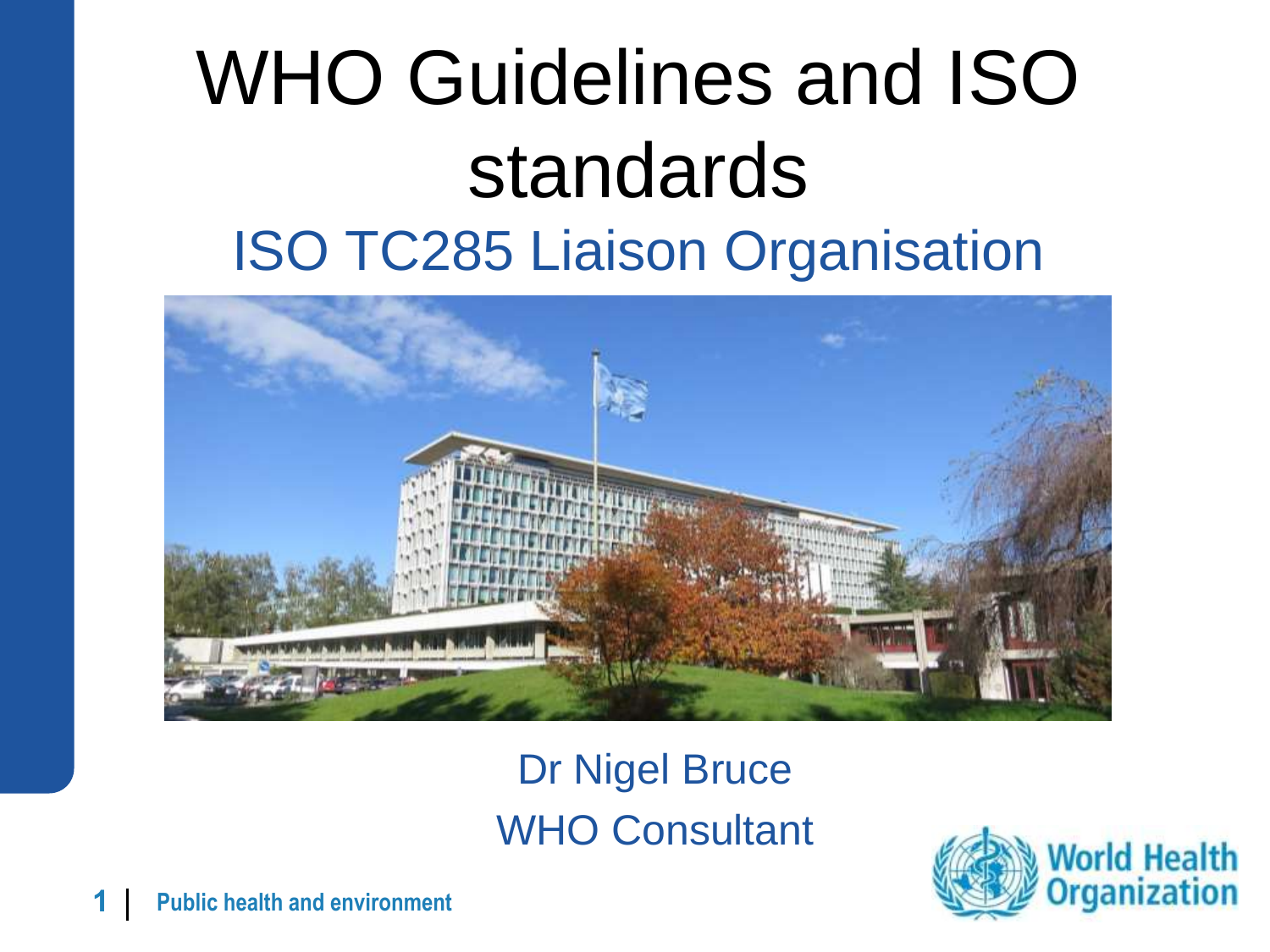## **Overview**

- What WHO does on this topic and why is it an ISO TC285 Liaison Organization?
- WHO Air Quality Guidelines for household fuel combustion:
	- How these have developed
	- Emission rate targets to achieve AQGs (Rec 1)
	- Policy during transition (Rec 2)
- Emission rates as a basis for standards:
	- Use in IWA Tiers and relationship to WHO AQG
	- Linking increments of emission rates to health risks
	- Work in progress

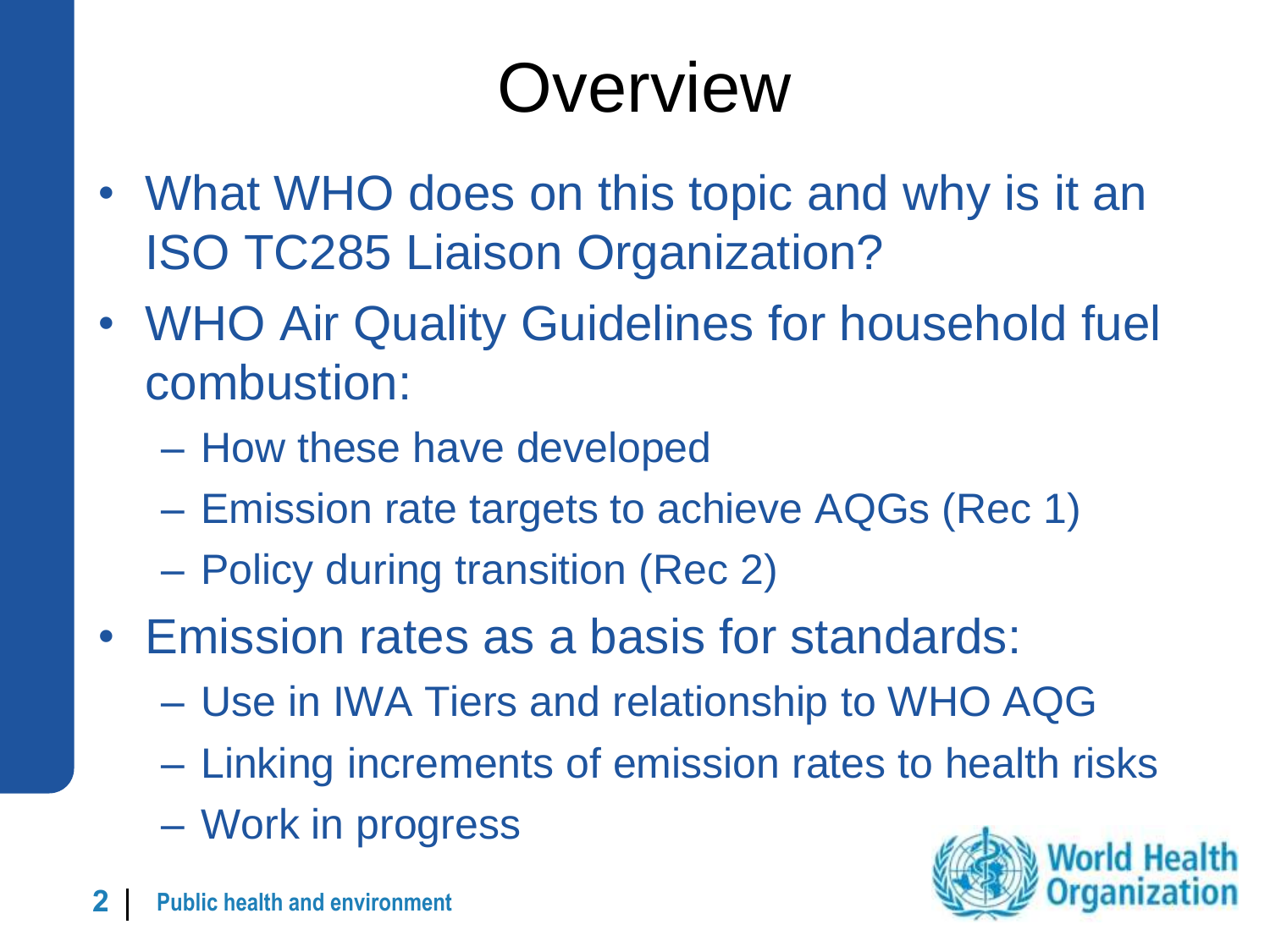### WHO activities and interest in ISO process

- Global UN-lead organisation for public health:
	- Assesses disease burden: HAP linked to >4 million premature deaths - so a public health priority
	- Also concerned about burns & poisoning
	- Develops and supports the implementation of evidence-based policy (i.e. through AQ Guidelines)
- Standards are one means of implementing cleaner and safer stoves and fuels
- WHO contribution can help ensure standards reflect health evidence



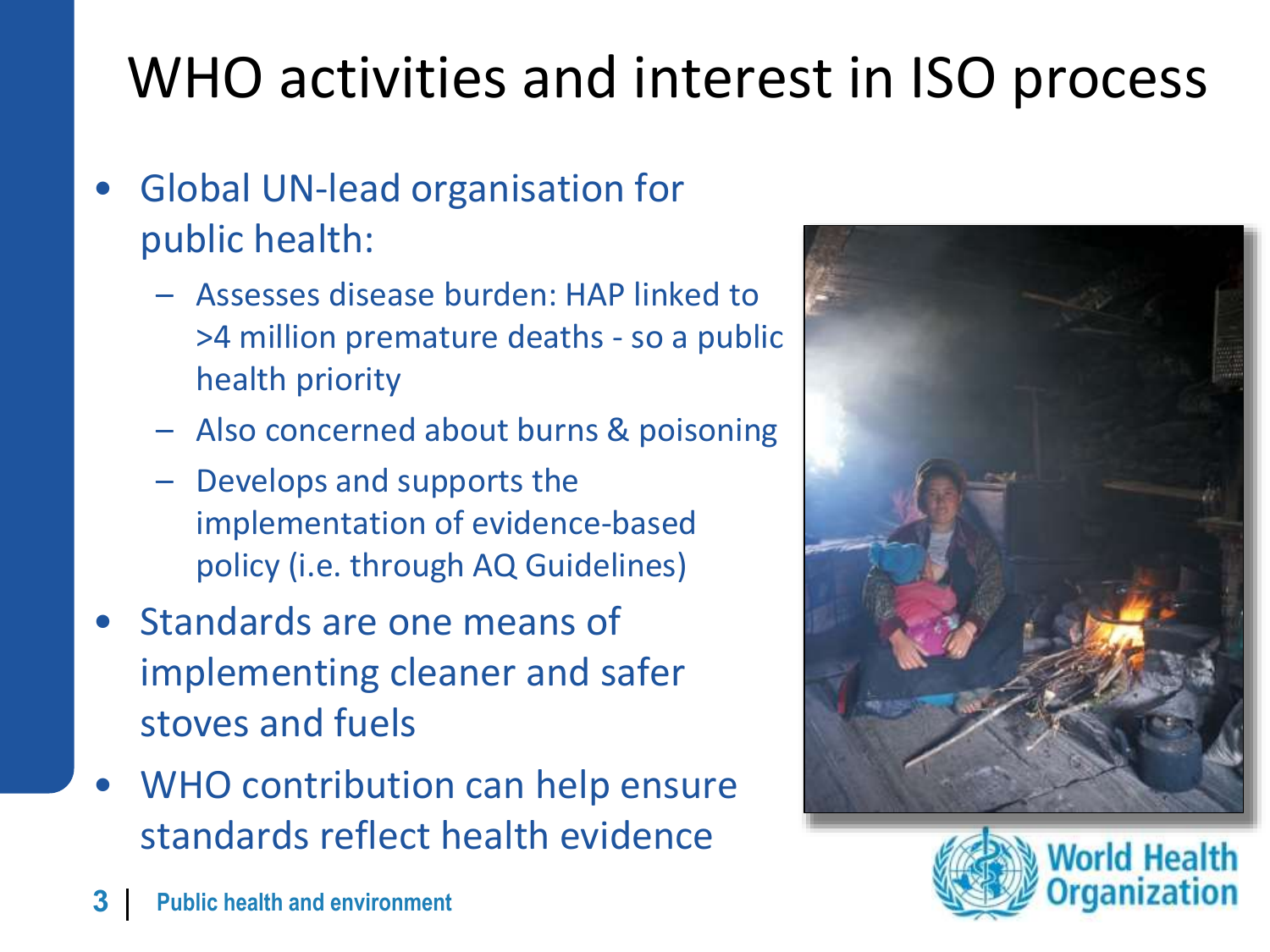### WHO Air Quality Guidelines



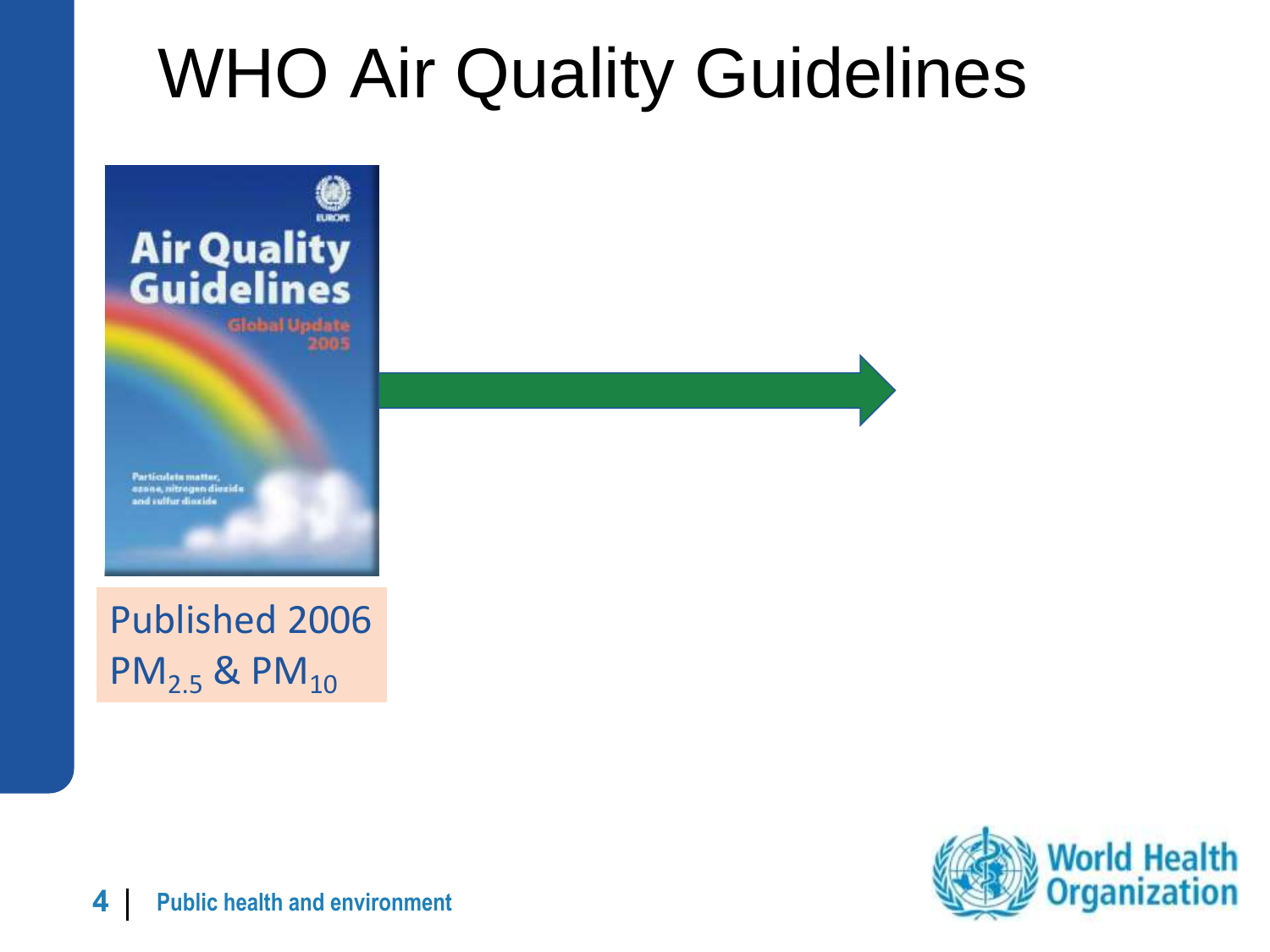## WHO Air Quality Guidelines



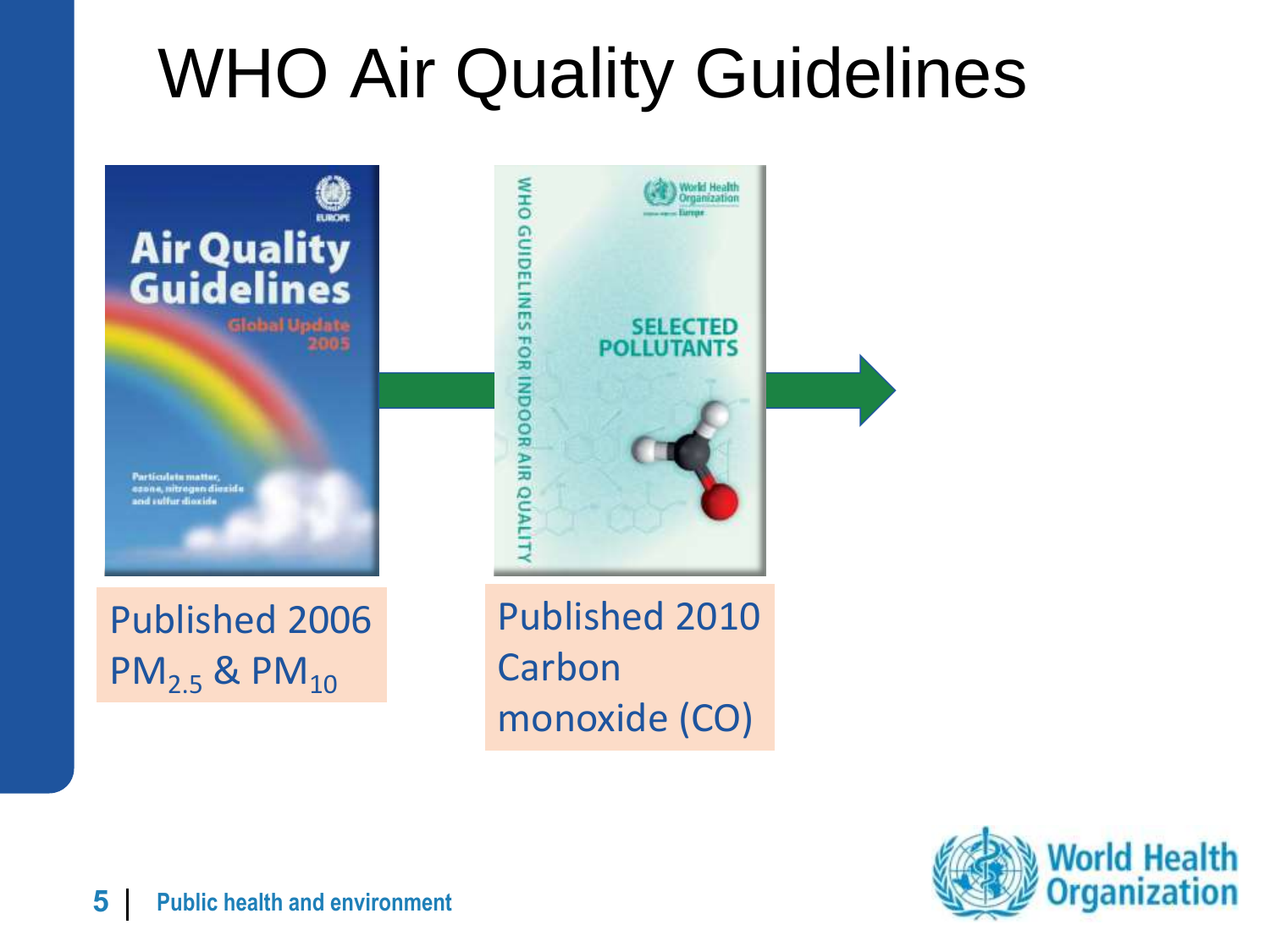## WHO Air Quality Guidelines



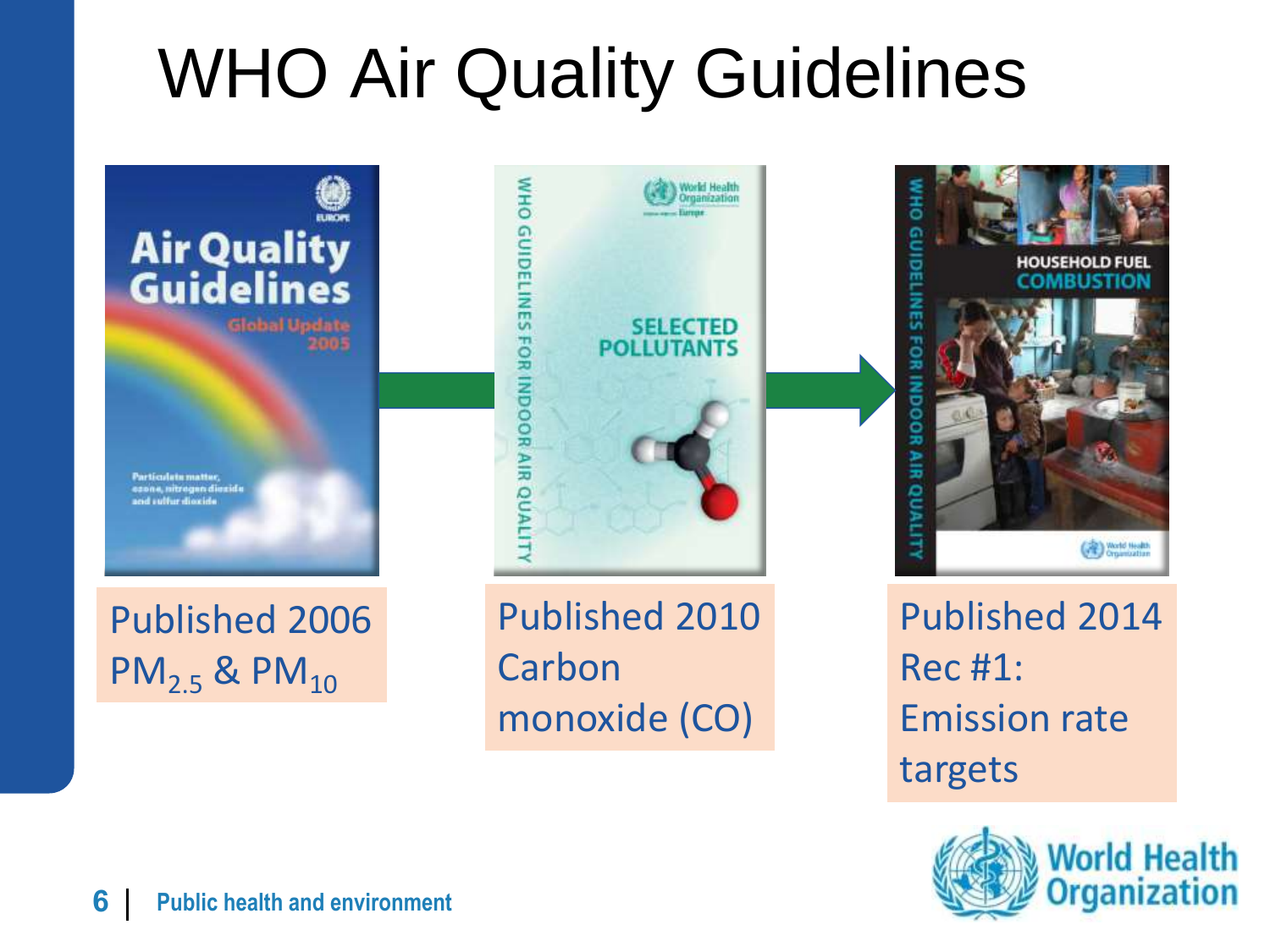## WHO AQG for Household Fuel Combustion: Recommendation #1



**Recommendation** 

Emission rates\* from household fuel combustion should not exceed the following emission rate targets (ERTs) for  $PM<sub>2.5</sub>$  and CO.

Emissia The purpose of these ERTs is to help ensure device  $PM<sub>2.5</sub>$  (u performance results in  $PM<sub>2.5</sub>$  ( $\sqrt{ }$ CO (un IAQ that meets WHO CO (ver guideline levels



\*Emission rates refer to the total emissions emanating from the co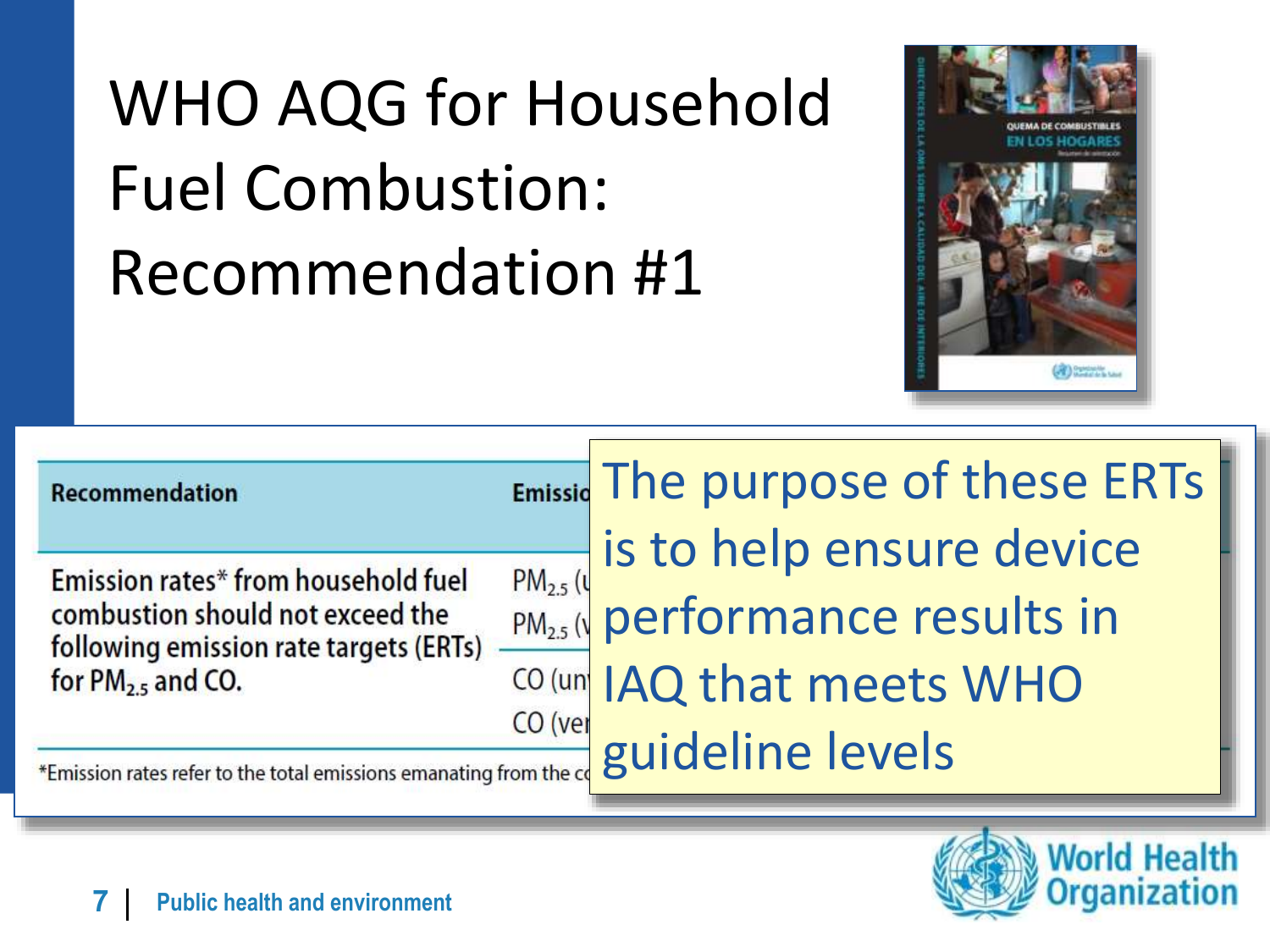### Putting Recommendation #1 into practice

- Testing and standards needed to implement this recommendation
- Important for WHO to set AQG as the goal  $=$  no or minimal health risk
- Evidence shows in practice need +/- exclusive use of clean fuels
- WHO recognises:
	- this will take time
	- especially for rural &/or poor households
- Therefore must also consider performance of intermediate steps in transition

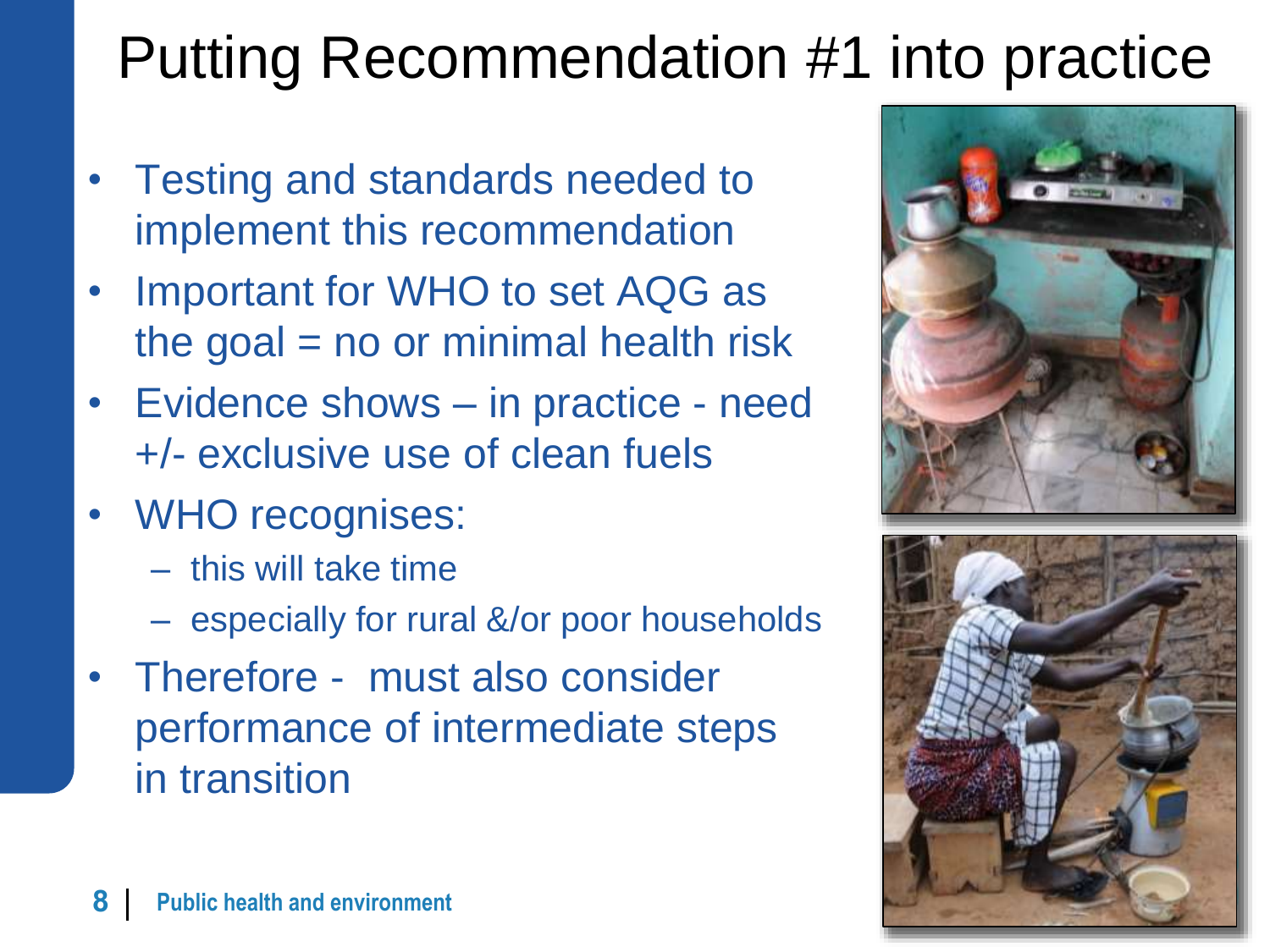## WHO AQG for Household Fuel Combustion: Recommendation #2



| Recommendation                                                                                                                                                                                                                                                                                                        | <b>Strength of recommendation</b> |
|-----------------------------------------------------------------------------------------------------------------------------------------------------------------------------------------------------------------------------------------------------------------------------------------------------------------------|-----------------------------------|
| Governments and their implementing partners should develop<br>strategies to accelerate efforts to meet these air quality guide-<br>lines ERTs (See Recommendation 1). Where intermediate steps<br>are necessary, transition fuels and technologies that offer sub-<br>stantial health benefits should be prioritized. | <b>Strong</b>                     |
|                                                                                                                                                                                                                                                                                                                       |                                   |

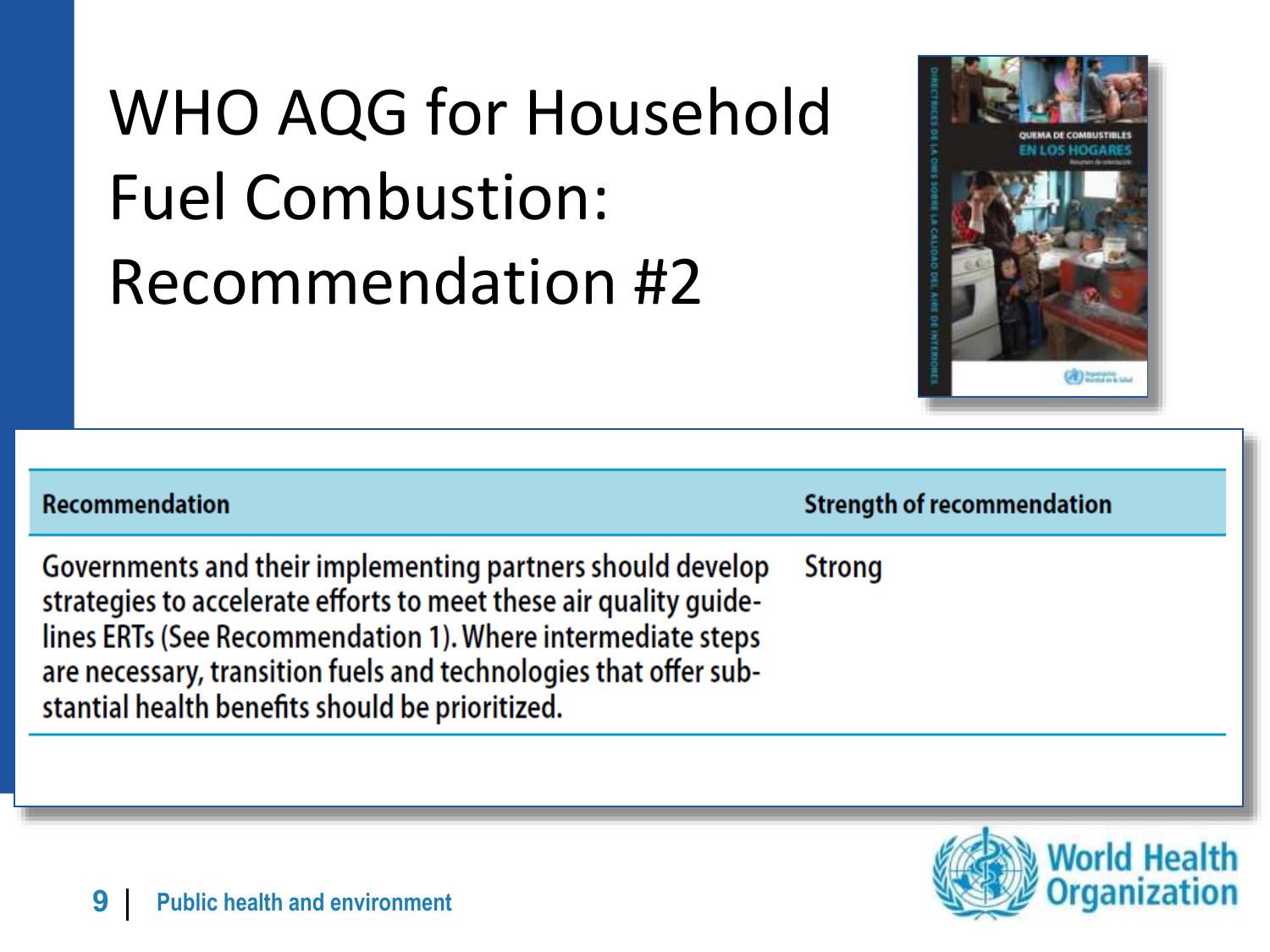### ISO IWA Tiers and WHO Guidelines and Emissions Rate Targets 60% meet IT-1

Air Quality For the new ISO TC 285 standards, it would be useful to show how increments of emission rate relate to (increments of) health risks (WHO Rec #2)

#### **Indoor Emissions**



- Tier 4 aligned to WHO using **Box Model of Emissions**
- Also includes Total Emissions, **Efficiency/Fuel Use, and Safety**
- Spans the full range of technologies





- · Intermediate ERTs / hgned using **Probabilistic Box Model of Emissions**
- Also includes ER7s for vented stoves
- · Sets ambitious health-based goals

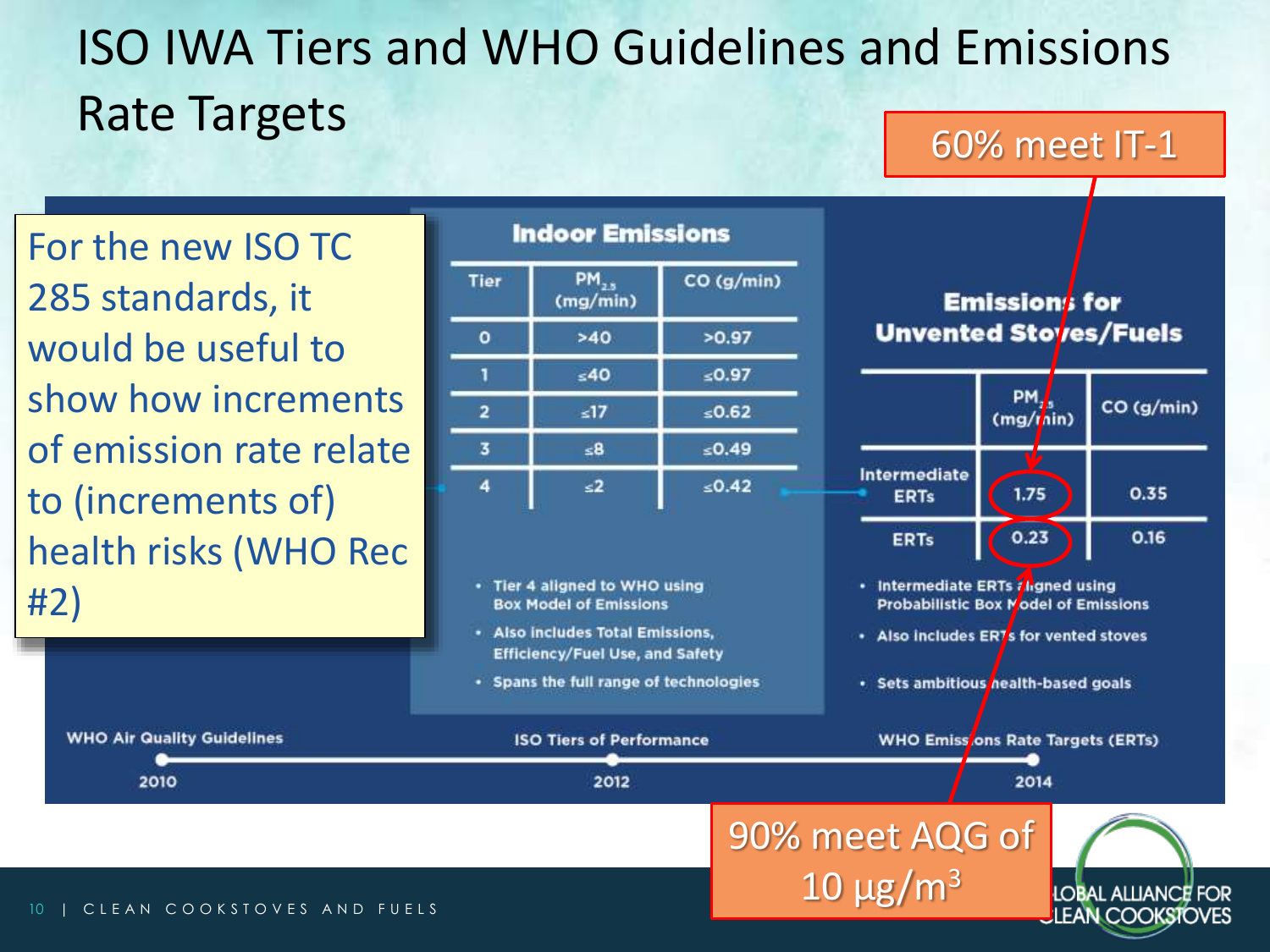Extend information on link between emission rates and health risks

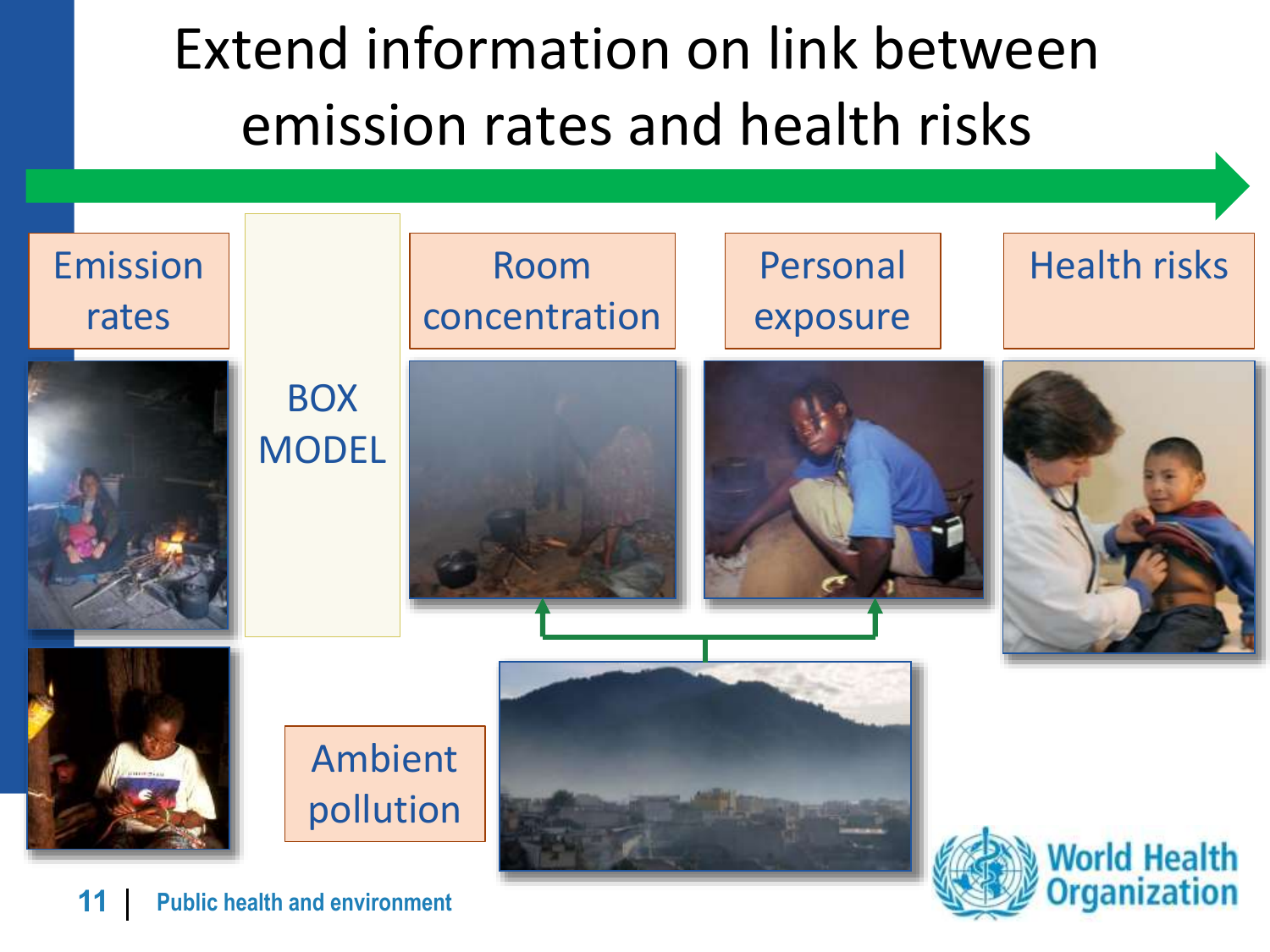### Framing health risks –  $PM<sub>2.5</sub>$

| <b>Risk level</b>     | <b>RR (ALRI)</b> | $PM_{2.5}$ (µg/m <sup>3</sup> ) |
|-----------------------|------------------|---------------------------------|
| Air quality guideline | 1.0              | 10                              |
| IT-1 (approximately)  | 1.25             | 32                              |
|                       | 1.5              | 53                              |
|                       | 2.0              | 101                             |
| Open fire             | 3.0              | 398                             |

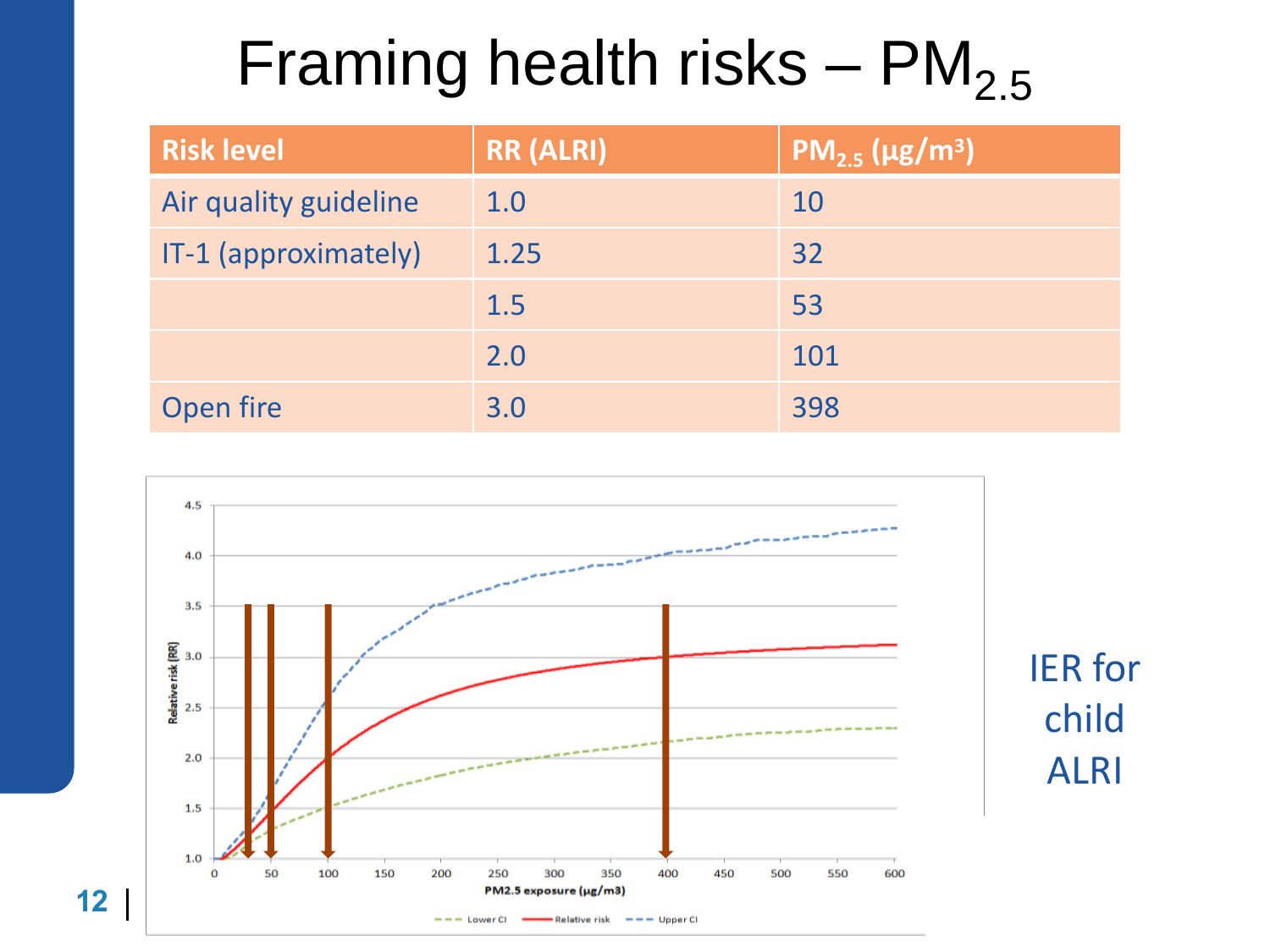## Illustrative emission rates for increments of risk to health (child ALRI)

|              |                          |                      | Open                 |      |      |
|--------------|--------------------------|----------------------|----------------------|------|------|
| PM2.5 HAP    |                          | 90% meeting          | 50% meeting          |      |      |
| target       | <b>ALRI RR</b><br>target | target               | target               |      |      |
| $(\mu g/m3)$ |                          | <b>Emission Rate</b> | <b>Emission Rate</b> |      |      |
|              |                          | (mg/min)             | (mg/min)             |      |      |
| 10           | 1.00                     | 0.2                  |                      |      |      |
| 32           | 1.25                     | 0.7                  | 1.9                  |      | 8.2  |
| 53           | 1.50                     | 1.2                  | 3.1                  |      | 13.2 |
| 101          | 2.00                     | $2.4$ <sup>1</sup>   | 6.3                  | 8.4  | 26.2 |
| 398          | 3.00                     | 8.7                  | 23.5                 | 31.0 | 99.0 |
|              |                          |                      |                      |      |      |

will – based on model input values - lead to:  $\sqrt{M_{2.5}}$  target For example, an emission rate of 1.2 mg/min PM<sub>2.5</sub>

- 10% of homes experiencing a 50% or more increase in risk of child pneumonia
- **90% homes experiencing risk below that level**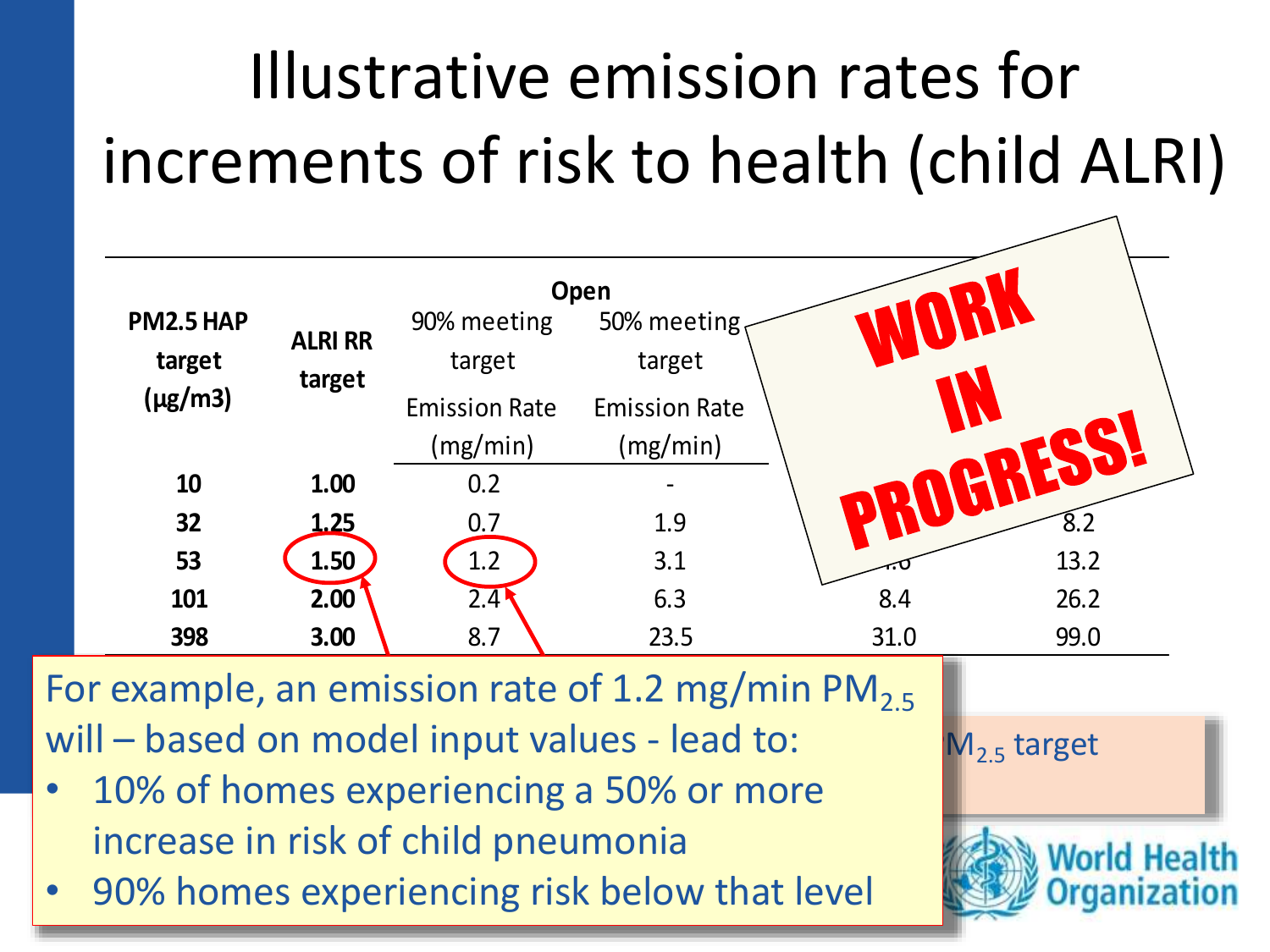## Work plan – with B/Air MG

|  | <b>Phase   Main activities  </b>                                                                                                                         | $\mid$ Timing           |
|--|----------------------------------------------------------------------------------------------------------------------------------------------------------|-------------------------|
|  | • Develop emissions (box) model to include multiple January-<br>sources, outdoor AQ and allow an exposure factor<br>. Link model to IER function (risks) | <b>February</b><br>2016 |

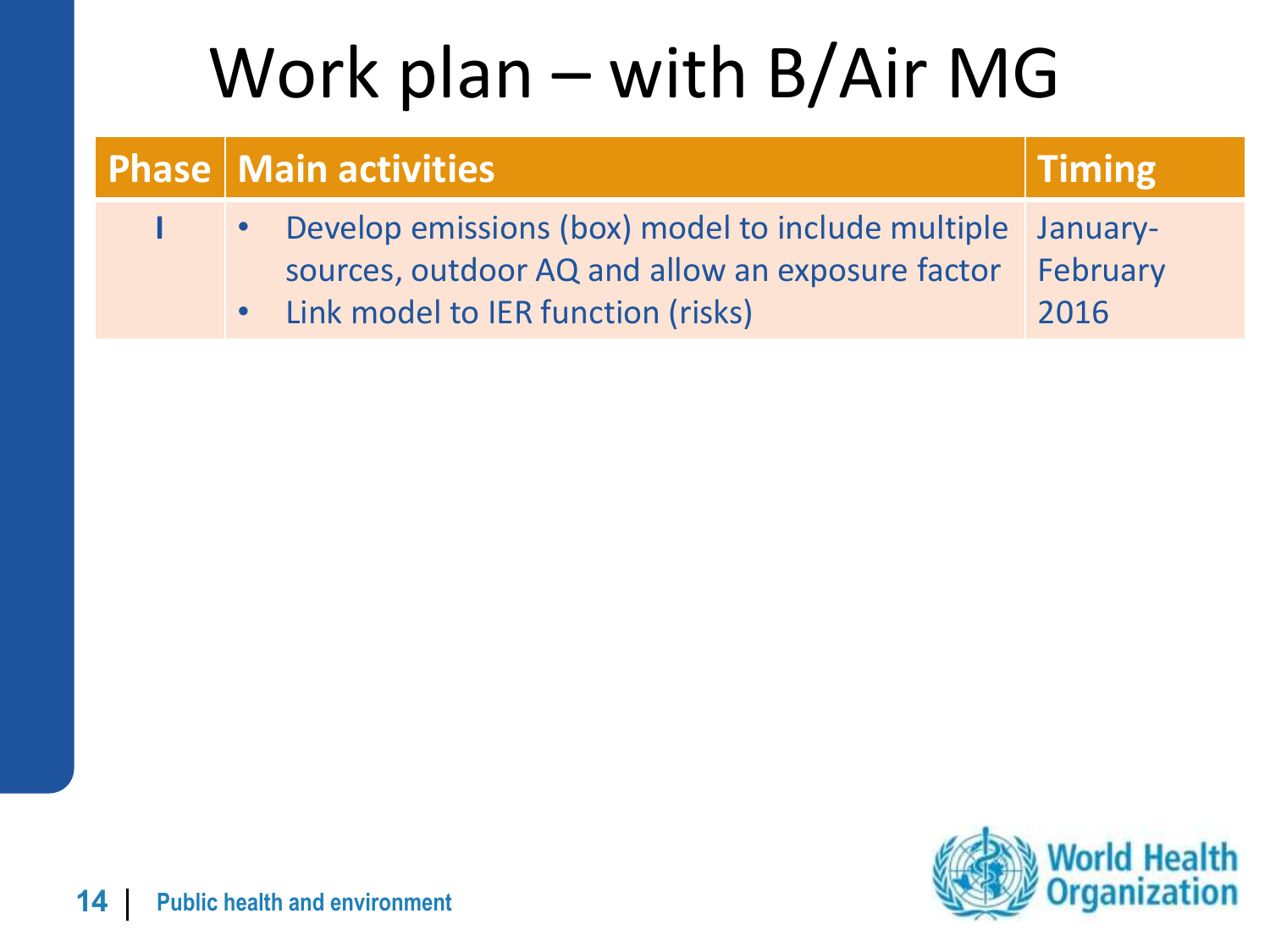# Work plan – with B/Air MG

| <b>Phase   Main activities</b>                                                                                                                                                  | <b>Timing</b>                |
|---------------------------------------------------------------------------------------------------------------------------------------------------------------------------------|------------------------------|
| • Develop emissions (box) model to include multiple<br>sources, outdoor AQ and allow an exposure factor<br>• Link model to IER function (risks)                                 | January-<br>February<br>2016 |
| Develop web interface allowing entry of differing<br>values of input variables<br>• Work with partners to assess utility and risks<br>• Make available on WHO website (or link) | June-July<br>2016            |

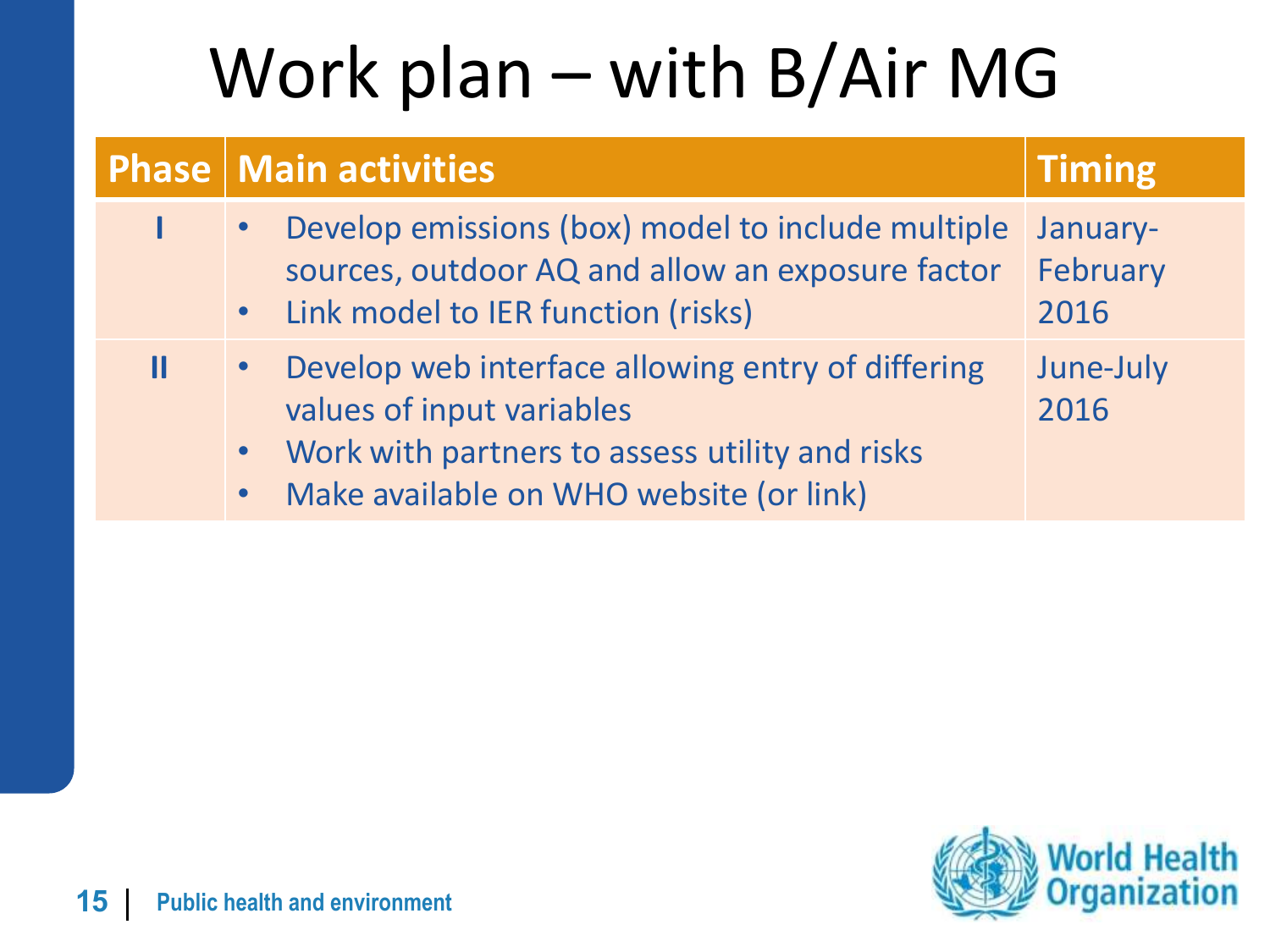# Work plan – with B/Air MG

|   | <b>Phase   Main activities</b>                                                                                                                                                                                                                                                                                   | <b>Timing</b>                |
|---|------------------------------------------------------------------------------------------------------------------------------------------------------------------------------------------------------------------------------------------------------------------------------------------------------------------|------------------------------|
|   | Develop emissions (box) model to include multiple<br>$\bullet$<br>sources, outdoor AQ and allow an exposure factor<br>Link model to IER function (risks)<br>$\bullet$                                                                                                                                            | January-<br>February<br>2016 |
| Ш | Develop web interface allowing entry of differing<br>$\bullet$<br>values of input variables<br>Work with partners to assess utility and risks<br>$\bullet$<br>Make available on WHO website (or link)<br>$\bullet$                                                                                               | June-July<br>2016            |
| Ш | Develop protocols for regionally representative<br>$\bullet$<br>model inputs:<br>Air exchange rates<br>$\bullet$<br>Duration of device use per day<br>$\bullet$<br>Kitchen volume<br>$\bullet$<br>% emissions vented with chimney<br>$\bullet$<br>Work with in-country institutions to collect data<br>$\bullet$ | June-July<br>2016            |

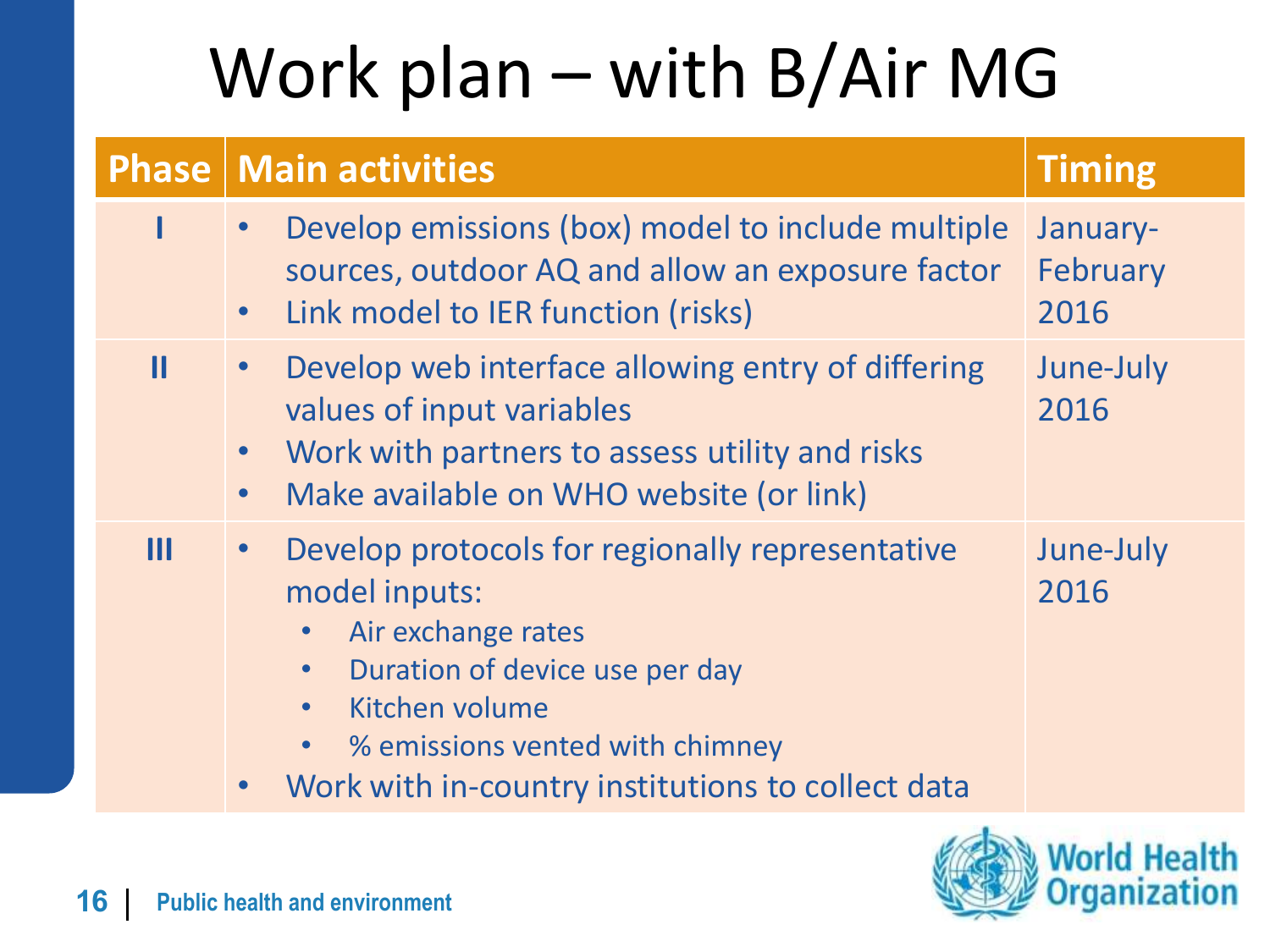

*Thanks!*



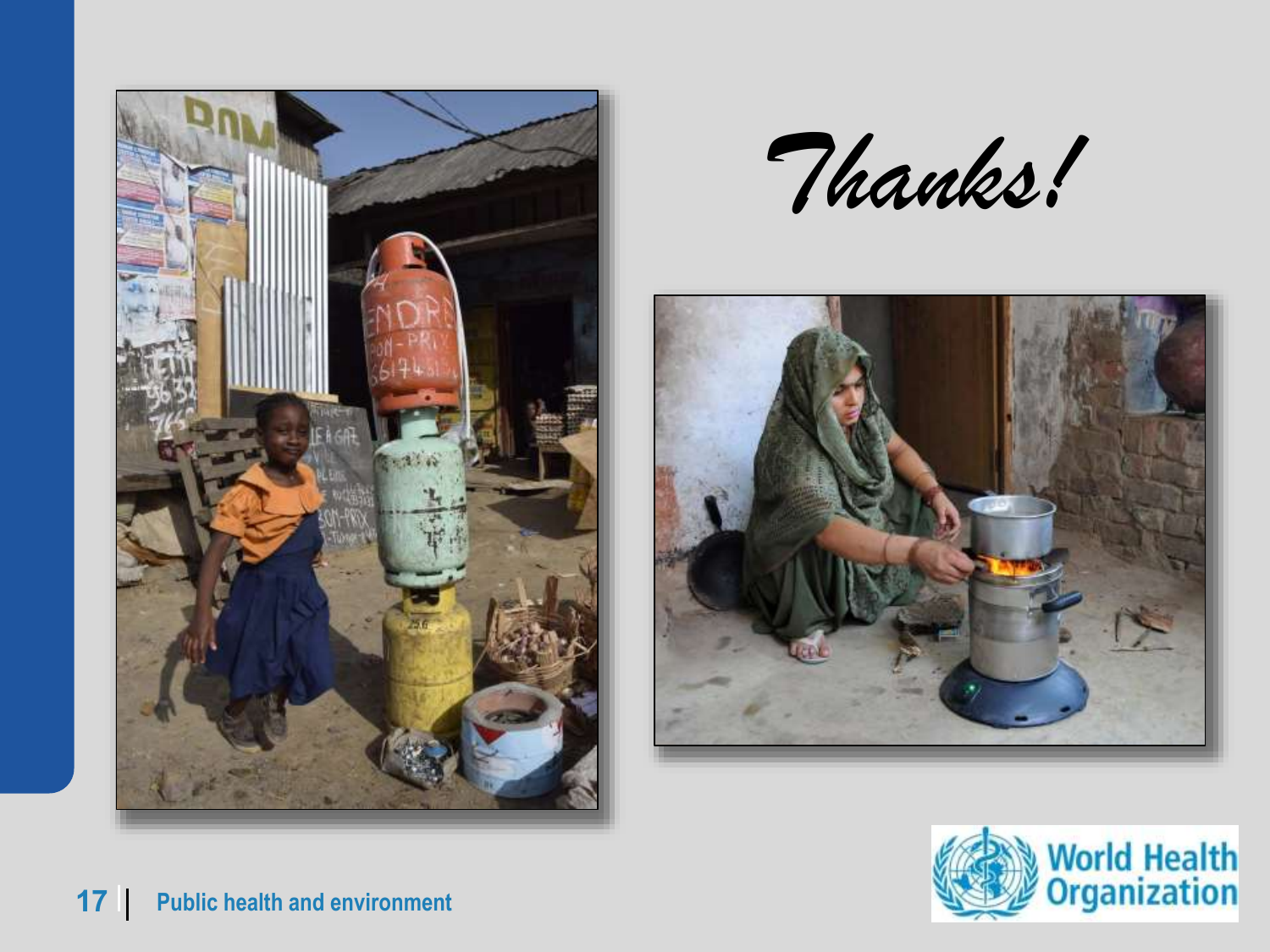### Framing standards should take account of varying adoption patterns over time and across society ...